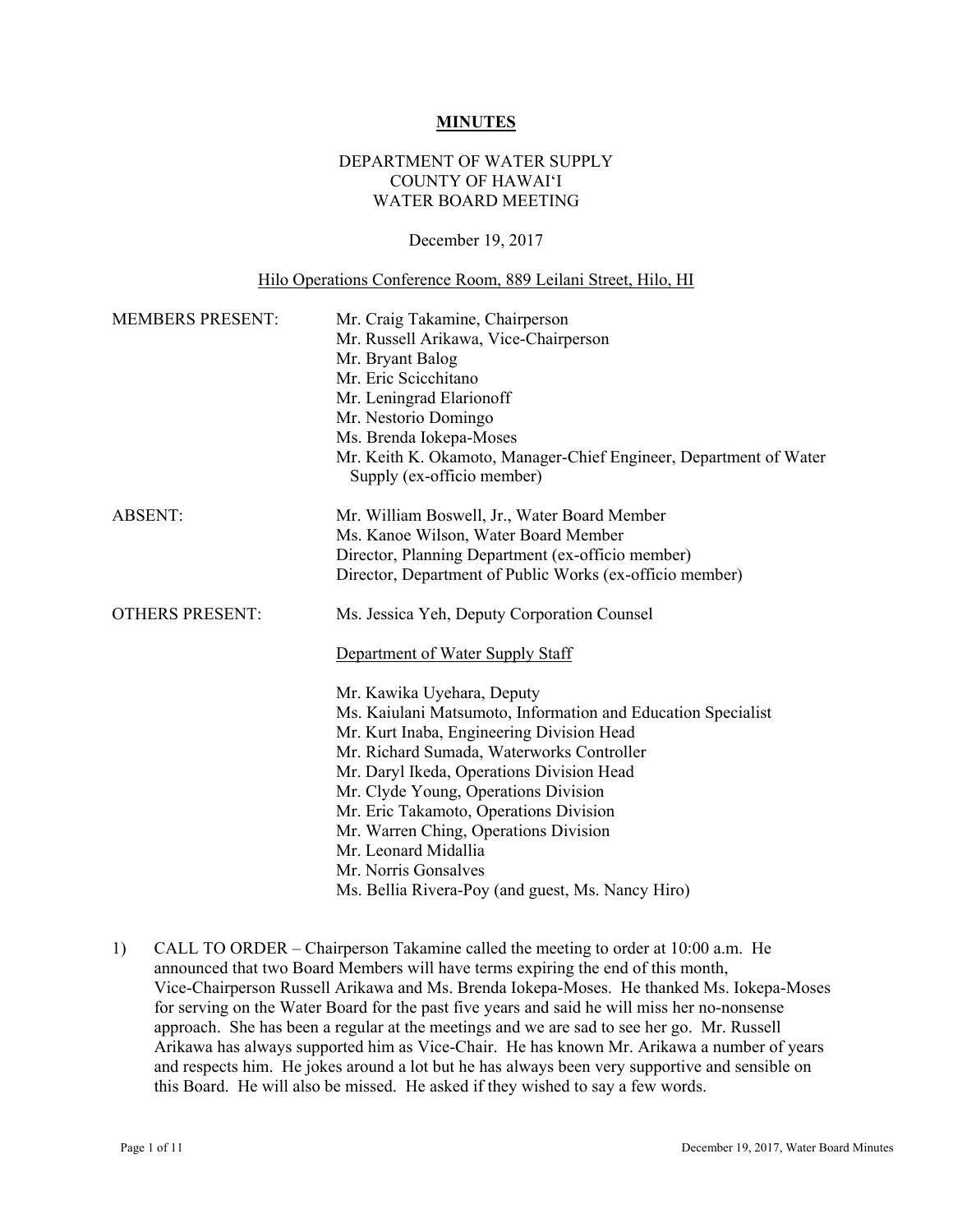Ms. Iokepa-Moses stated that she learned a lot while on the Board, more than she expected. She hopes her replacement is someone from Ka'ū who is involved with the farmers because water is everything to them. She has had a great time serving on the Board.

Mr. Arikawa stated that he and Ms. Iokepa-Moses joined the Board at the same time. Like her, he learned plenty about water, especially during the process of the Keauhou Aquifer petition by the National Park Service. He thanked the Board, the Manager-Chief Engineer, the Deputy, and staff for their good service over the years, and the Secretary for taking good minutes.

2) STATEMENTS FROM THE PUBLIC - None

# **APPROVAL OF MINUTES**

3) APPROVAL OF MINUTES<br>ACTION: Ms. Iokepa-Moses moved for approval of the Minutes of the November 28, 2017, Public Hearing on the Power Cost Charge and the Minutes of the November 28, 2017, Water Board Meeting; seconded by Mr. Arikawa and carried unanimously by voice vote.

Mr. Elarionoff commented that he thoroughly looks over the Minutes each month, looking for errors; and complimented on there being none. He appreciates that. In trying to nitpick, he joked the only thing he could find was they were not signed. Mr. Arikawa noted it is not a requirement. The Manager-Chief Engineer added that the Secretary does a good job at paraphrasing the discussions that take place during the meetings.

#### 4) APPROVAL OF ADDENDUM AND/OR SUPPLEMENTAL AGENDA

ACTION: Mr. Arikawa moved to add the Supplemental Report for agenda item 6(A) Job No. 2017-1078, Hāwī #2 Deepwell Repair; seconded by Ms. Iokepa-Moses and carried unanimously by voice vote.

# 5) SOUTH HILO:

# A. **VEHICLE BID NO. 2017-16, FURNISHING AND DELIVERING A VEHICLE TO THE DEPARTMENT OF WATER SUPPLY:**

The Manager-Chief Engineer announced that although the Department utilized the electronic Public Purchase Procurement, there still appears to be a challenge with vehicles. This was for a single vehicle, a meter reader van. As usual, when no bids are received, staff will seek alternate methods of procurement per HAR 3-122-35 (b), in accordance with procurement rules.

In response to Mr. Arikawa's of whether it was a custom vehicle the Department was seeking bids for, thus the reason for no bids, the Manager-Chief Engineer replied it was a basic mini-van. The Department is always a little stumped when no bids are received.

In response to Mr. Arikawa's question of what type of vehicle this was to replace, Mr. Sumada replied it is a Ford Transit that has been in service for quite a while.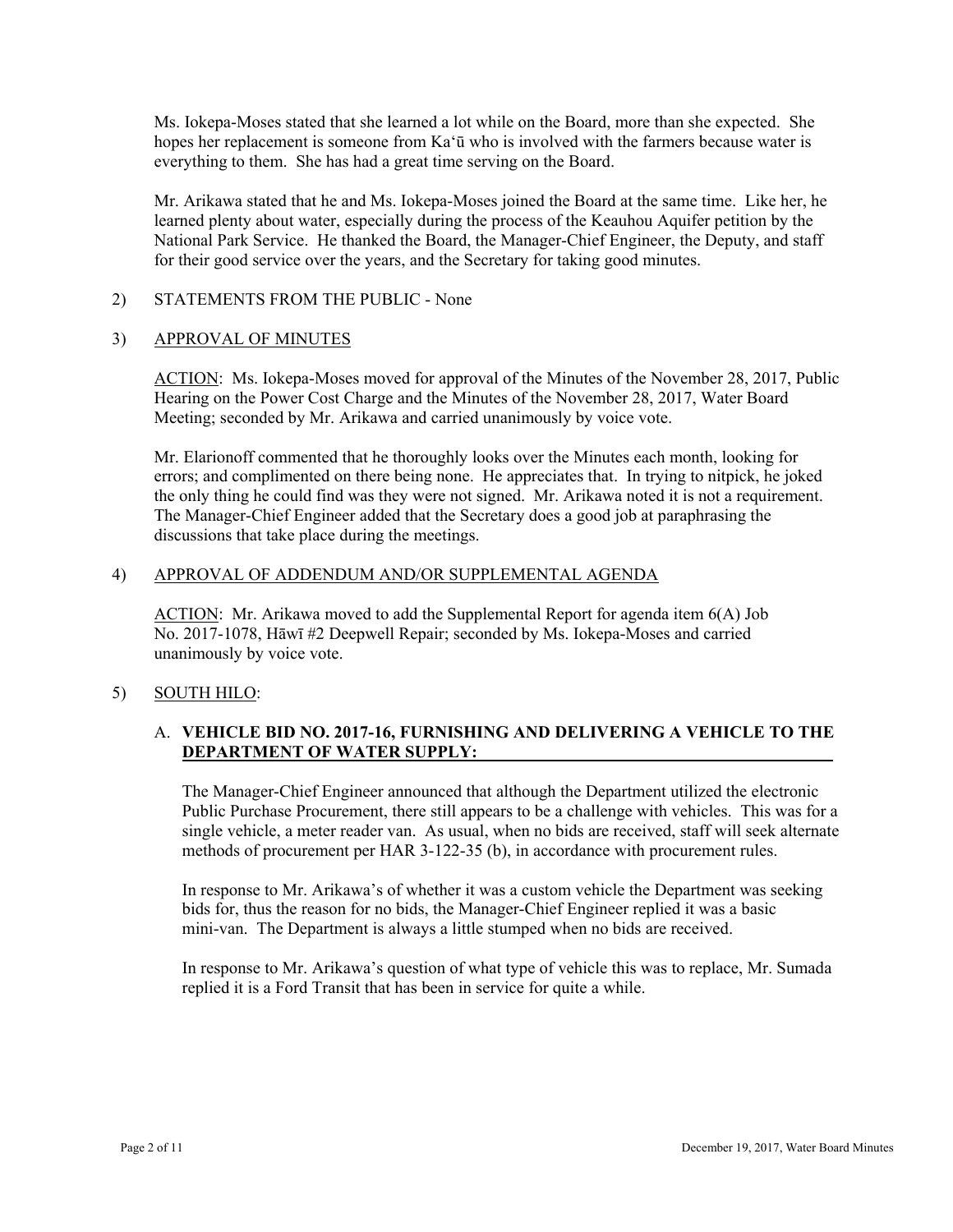# B. **JOB NO. 1994-590, PIIHONUA-KUKUAU RESERVOIR AND TRANSMISSION IMPROVEMENTS:**

The contractor, Isemoto Contracting Company, Ltd., has submitted a request for a contract time extension of twenty-five (25) working days to allow time to make various repairs to the pipeline easement running from Kaumana Drive down to Kukuau Street. This section of the access road over the pipeline was damaged during the storms at the end of November and beginning of December.

This would be the second time extension to the contract.

| Ext.                                |             |            | Days      |                                                                                |
|-------------------------------------|-------------|------------|-----------|--------------------------------------------------------------------------------|
| $\#$                                | From (Date) | To (Date)  | (Working) | Reason                                                                         |
|                                     | 12/03/2017  | 01/03/2018 | 21        | Inclement and unworkable weather conditions                                    |
| ↑                                   | 01/03/2018  | 02/08/2018 | 25        | Repair work within pipeline easement caused<br>by run-off in November/December |
| Total Days (including this request) |             | 46         |           |                                                                                |

If approved, the contract completion date, allowing for holidays, will be extended from January 3, 2018, until February 8, 2018. Engineering staff has reviewed the request and finds that the twenty-five (25) working day extension is justified and necessary to complete the repair work required for the project.

The Manager-Chief Engineer recommended that the Board grant this extension of contract time of twenty-five (25) working days to Isemoto Contracting Company, Ltd., for JOB NO. 1994-590, PIIHONUA-KUKUAU RESERVOIR AND TRANSMISSION IMPROVEMENTS.

MOTION: Ms. Iokepa-Moses moved for approval of the recommendation; seconded by Mr. Balog.

The Manager-Chief Engineer stated that anyone that lives in this area can attest to the heavy rains experienced in Hilo during the month of November. Most of the damage was to a section of the project that goes cross-country between Kaumana Drive and the Sunrise Ridge/Kukuau Street area. Although the design incorporated flood ways, or anticipated paths for the water, with that much rain, the water crossed over the road. When there is a paved section and compacted base course on the shoulder, the water tends find the weakest point and then erosion takes place.

Mr. Inaba showed some photos of the damage and explained how the water showed up in areas that were not anticipated. There is a small stream, but it jumped over where it normally flows so it came down and eroded one side of the pavement. Water was coming out of a lava tube, bubbling from the makai side and flowing back over to the mauka side of the pavement. Some of the photos were taken December 1, and it just so happened that more heavy rain came on December 2 and caused even more damage to the AC.

In answer to Ms. Iokepa-Moses question of whether this work had been done quite a while ago or if it was fresh work that was torn up, Mr. Inaba answered it was fresh work.

Ms. Iokepa-Moses asked if there could be a way to avoid doing these types of projects during the rainy months, especially November/December.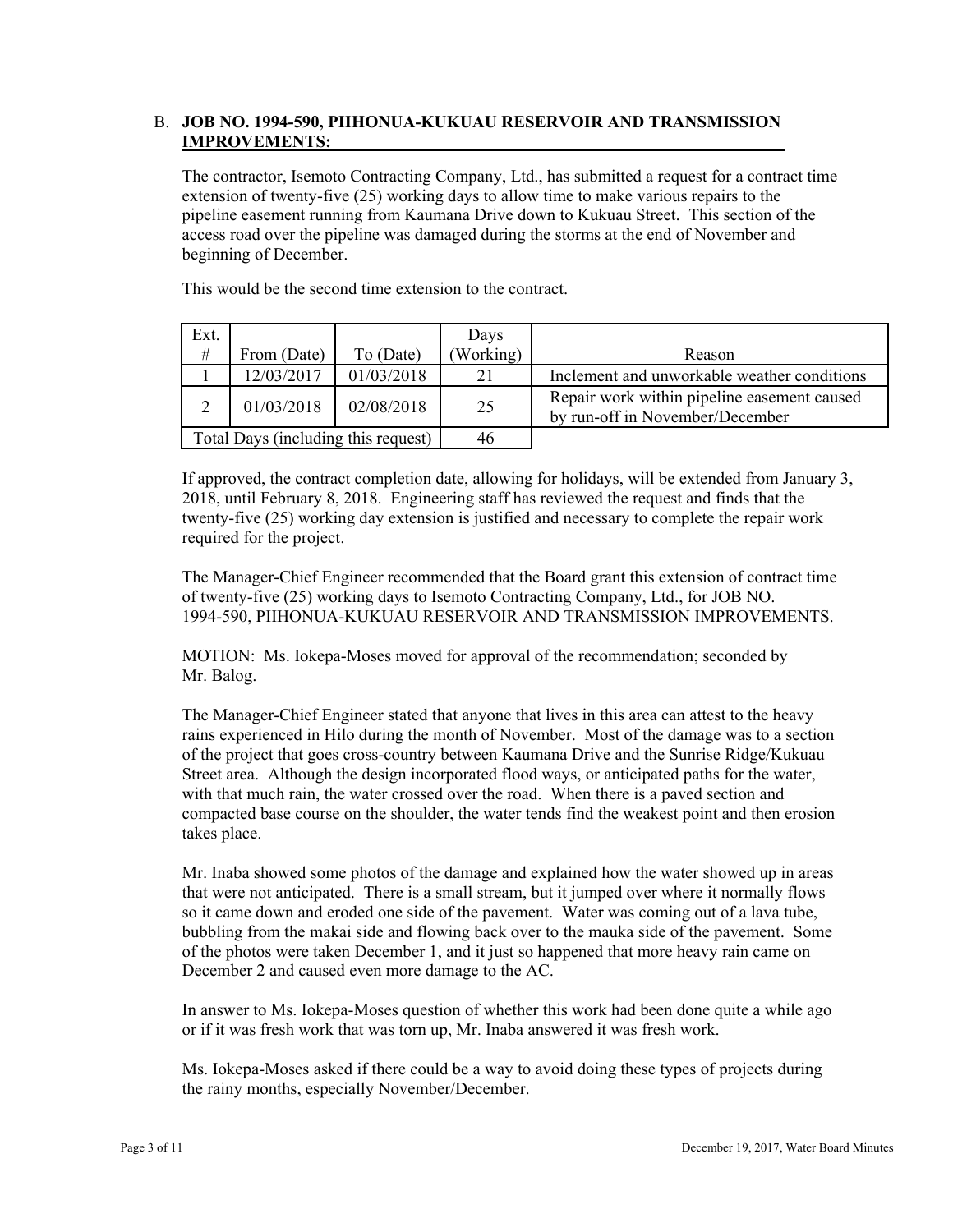Mr. Inaba stated that the contractor had been fortunate to have good weather up until the end of October, when the rain started.

 undermined and eroded in some areas. Mr. Domingo noted that from the photographs, it looked as though the pavement has been

Mr. Inaba replied it was and that much of this repair work will be filling with Controlled Low Strength Material (CLSM), a flowable and low cement content form of concrete, and then repairing the AC. There are a lot of Best Management Practices (BMPs), improvements to minimize pollution in runoff, they are replacing right now, but another storm is expected overnight. They are rushing to get in whatever they can today. For these types of events, it is difficult to build for that. It was basically just forest when the project was started, and it was hard to get a good survey topography. The design was good, but it was just that the base course washed out.

Chairperson Takamine stated that if you live in East Hawai'i you would know how much rain was experienced in that period of time. He asked if the contractor is responsible for taking care of all of this.

Mr. Inaba replied they are responsible for the work they did; however, the Department is not going have them put back what we now know will not handle the heavy rains, and are negotiating with the contractor to put in a more permanent pavement.

The Manager-Chief Engineer added that if it had been known that water could cross over [from the lava tube], it would have been planned for and designed to accommodate it. A lot of this damage was due to water that was not anticipated in the design. This road is just for the Department's operation and maintenance. It is not a County roadway. The Department is still in the talking stages with the contractor. It should fall within contingency; therefore, this request is just for more time.

In response to Mr. Domingo's question of who owns the access road, Mr. Inaba replied that there are three different land owners, one being the State and the others being private land owners that this easement crosses.

ACTION: Motion was carried unanimously by voice vote.

# 6) NORTH KOHALA:

#### A. **JOB NO. 2017-1078, HĀWĪ #2 DEEPWELL REPAIR:**

Bids for this project were opened on December 14, 2017, at 2:00 p.m., and the following are the bid results:

| Bidder                                       | <b>Bid Amount</b> |
|----------------------------------------------|-------------------|
| Beylik Drilling & Pump Services, Inc.        | \$184,000.00      |
| Derrick's Well Drilling & Pump Services, LLC | \$210,000.00      |

This project consists of furnishing all labor, materials, tools, and equipment necessary to remove the existing pump, motor, and column assembly; install a submersible pump and motor, column assembly, power cable, sounding tubes, and all appurtenant materials; install new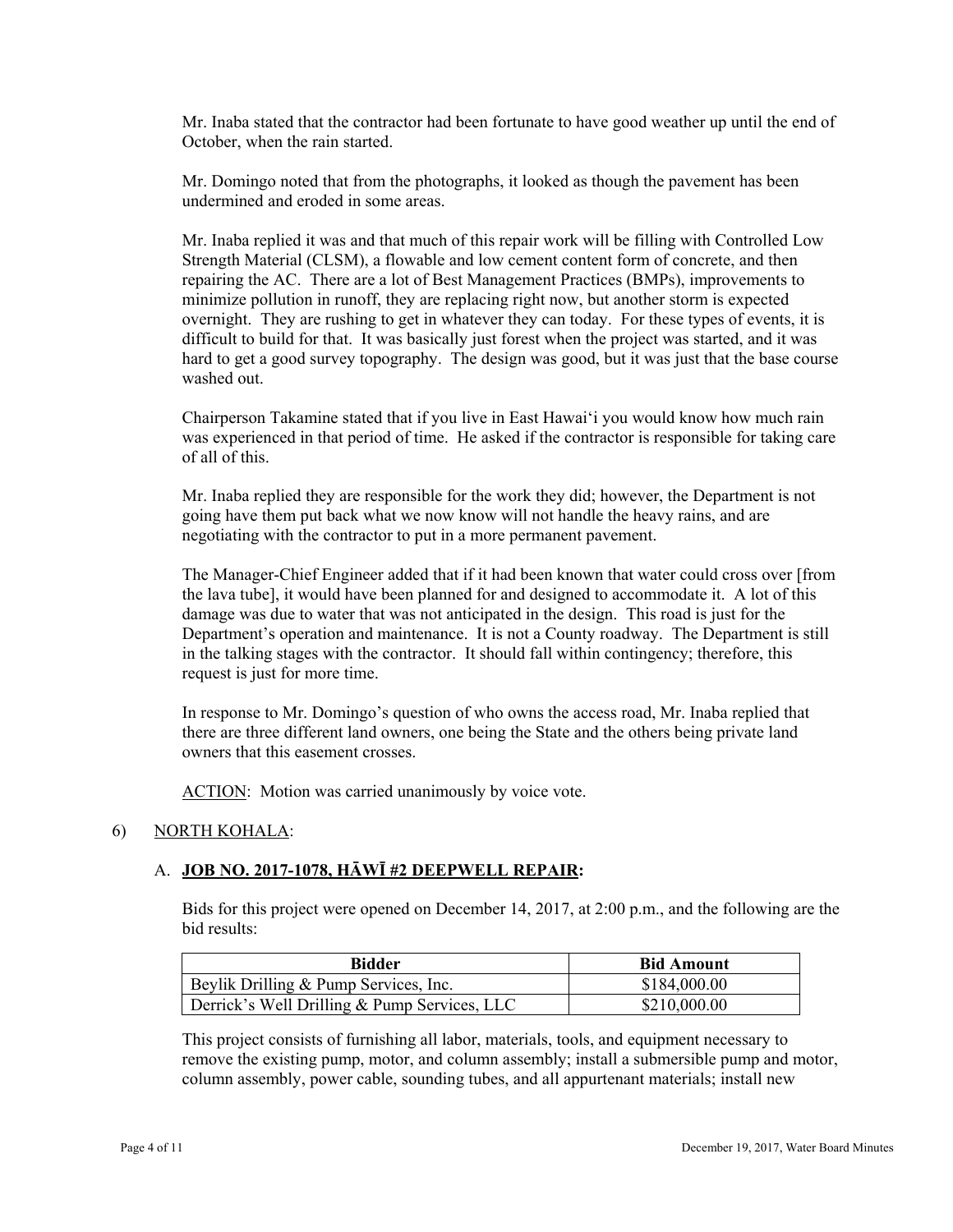electrical equipment and appurtenances; chlorinate the well and pumping assembly; and complete an efficiency test; in accordance with the specifications.

#### Project Costs:

| 1) Low Bidder (Beylik Drilling & Pump Services, Inc.) | \$184,000.00        |
|-------------------------------------------------------|---------------------|
| 2) Contingencies $(10\%)$                             | \$ 18.400.00        |
| <b>Total Cost:</b>                                    | <u>\$202,400.00</u> |

Funding for this project will be from DWS's CIP Budget under Deepwell Pump Replacement. The contractor will have 60 calendar days to complete this project. The Engineering estimate for this project was \$195,000.00.

The Manager-Chief Engineer recommended that the Board award the contract for JOB NO. 2017-1078, HĀWĪ #2 DEEPWELL REPAIR, to the lowest responsible bidder, Beylik Drilling & Pump Services, Inc., for their bid amount of \$184,000.00, plus \$18,400.00 for contingencies, for a total contract amount of **\$202,400.00**. It is further recommended that either the Chairperson or the Vice-Chairperson be authorized to sign the contract, subject to review as to form and legality by Corporation Counsel.

MOTION: Mr. Arikawa moved for approval of the recommendation; seconded by Ms. Iokepa-Moses.

The Manager-Chief Engineer stated that this is one of two wells, so the backup well will be running during this repair work. This well repair consists of a submersible pump and motor.

In response to Mr. Domingo's question of how deep the well is and what the lifespan of it was, Mr. Ching replied it is 800 feet to the water level, 700 gpm, and 200 hp. The lifespan was five years.

Mr. Arikawa added that this was part of the Department's CIP budget.

ACTION: Motion was carried unanimously by voice vote.

# 7) MISCELLANEOUS:

# A. **MONTHLY PROGRESS REPORT**:

Mr. Scicchitano asked if there was a way the updates could be color coded.

The Manager-Chief Engineer said that was a good suggestion and Mr. Inaba can look at reformatting to better highlight the new content.

Chairperson Takamine asked how the arc flash study is going with Brown & Caldwell.

Mr. Inaba reported they are moving along with the study and are on schedule.

Chairperson Takamine stated that he was impressed with their reports so far.

In response to Mr. Arikawa's question of whether they are from this State, Mr. Inaba replied that the main contact is in their Seattle office, their equipment protection expert is from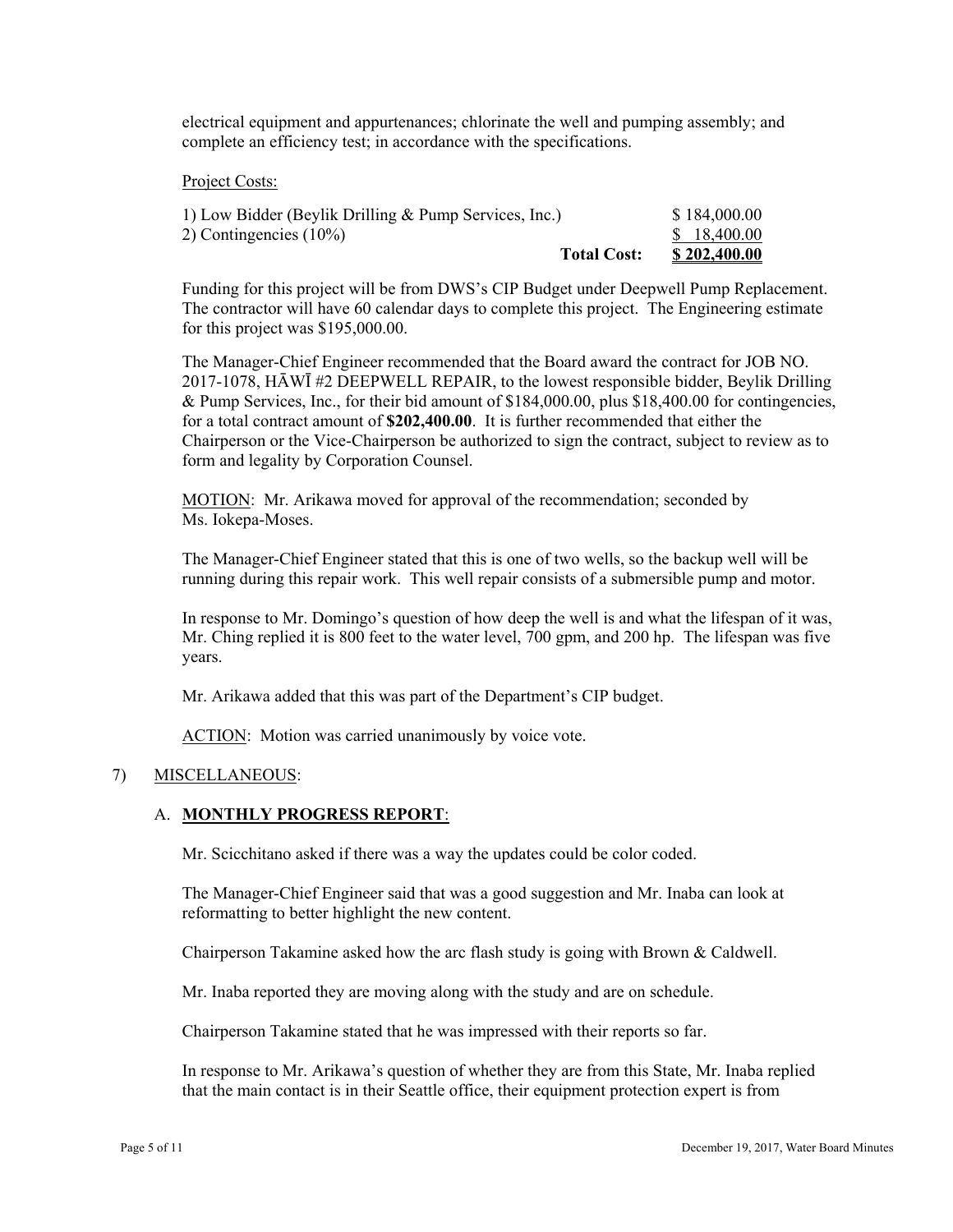Colorado, their pump expert is based out of California. They have a local team here in Hawai'i. One of their mechanical engineers is on Oahu and has also been very instrumental.

#### B. **REVIEW OF MONTHLY FINANCIAL STATEMENTS:**

There were no questions; but Mr. Arikawa noted that water sales and revenues went down because of Kona, but pumping and expenses went up overall.

#### C. **MANAGER-CHIEF ENGINEER'S REPORT:**

The Manager-Chief Engineer provided an update on the following:

1. North Kona Water Restriction – the Manager-Chief Engineer thanked the Kona community for still keeping their consumption down. The area remains under a 25% Water Restriction, but the system has been operating very well and tank levels are stable. The Keopu Well is next in line for completion. Once it is operational, the Department will feel comfortable downgrading the restriction to a 10% Water Conservation Notice. The contractor for the Keopu Well anticipates completion, December 20, 2017. After that, the Department will need to disinfect, chlorinate, and conduct a bacti (bacteriological) test. The results should be received possibly on Saturday. It will be known then if the well is bacti free and the tank can then be filled up. Once that is done and the Department is confident it is running smoothly, the Department will send out a notice on the downgrade to Conservation. A press release will possibly go out tomorrow, notifying the public of the completion but that testing is still needed.

Mr. Elarionoff asked what his confidence level is that the well is going to work fine.

The Manager-Chief Engineer replied that he would rather wait and see because of how things have been. Even the wells thought to be straight forward and expected to run smoothly, have gone south on us. Mr. Arikawa noted it was wise to proceed with caution. The Manager-Chief Engineer stated that this past year, the Department's staff has learned how to fine tune the system, and his comfort level is in the staff. The tank levels have been good throughout. Once Keopu is back online, his comfort level will increase because that will bring redundancy to the system.

Mr. Elarionoff noted that from reading some of the Letters to the Editor, people really do not like the Department.

The Manager-Chief Engineer stated that is one thing the Department acknowledges and strives to get better. He reiterated that, thanks to the cooperation of the community, even with all of these wells down, everyone still maintained water. Except for a few power glitches affecting the Kahalu'u Shaft, all of the stuff that was related to the mauka wells did not result in any outage of any timeframe.

Ms. Iokepa-Moses stated that the negative comments toward the Department and the Board have been from just a handful of people. She has spoken with plenty of people and they have only said glowing things about the Board and the Department. She thinks the Department is doing the best job it can.

The Manager-Chief Engineer stated that the Department is committed to the customers and to the Board and is not going to just sit on its hands and think it is going to be okay.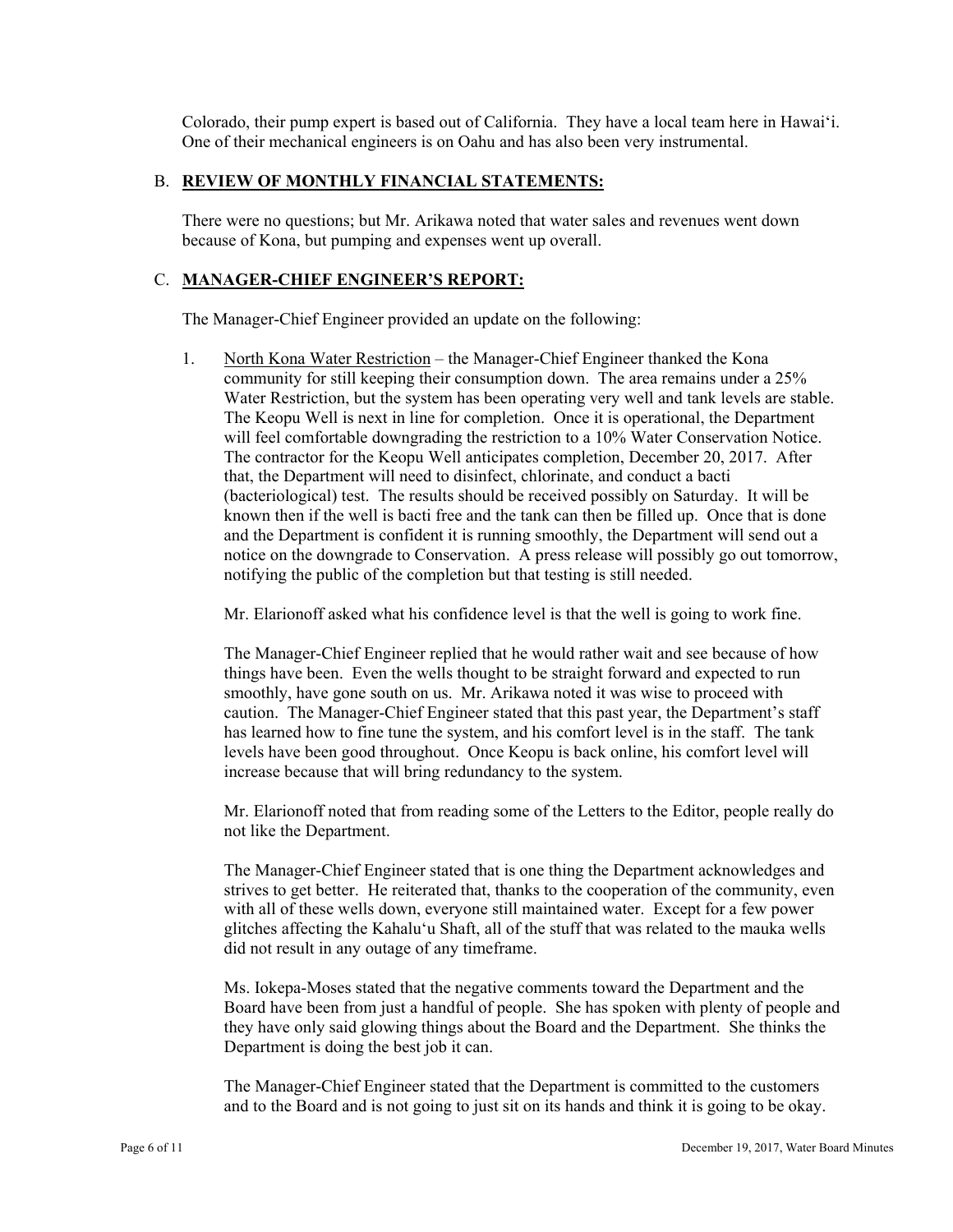He thinks the Department will come out of this stronger and better. A lot of lessons were learned. The guys in the field are tremendous.

Mr. Domingo asked about the other wells.

The Manager-Chief Engineer reported that after Keopu Well, next would be Keahuolū (QLT) Well. The Department is working to get the circuit breakers in and is working with the supplier to get them sooner than the four- to six-week timeframe they initially provided. That will be the last check for that well to see if the issues are topside in the controls or whether or not the pump and motor need to be pulled out of the well. Once these circuit breakers are installed, there will be more information. For Hualālai Well, the tear-down reports came in from the manufacturer and a third-party the Department hired; and they came to the same conclusion that the motor failed due to air trapped in the motor, which caused an event that caused the motor to fail. The Department will be working with the contractor on the warranty; but in parallel with that, staff has been asked to go ahead and prepare bid documents to repair the well, this time with a slimline pump and motor, in case the contractor disputes whether it is warranty work. In response to Ms. Iokepa-Moses' question of whether it is known how air got in, the Manager-Chief Engineer replied it was not known, but air should not have been in the motor.

Mr. Elarionoff asked about the air trapped and if water should be in there.

The Manager-Chief Engineer replied that it is oil filled.

Ms. Iokepa-Moses asked if there was a way to check for air before the motor is put into the well.

The Manager-Chief Engineer replied the contractor is supposed to follow a procedure beforehand. It is something like when you bleed the breaks on your car. You have to trust that the procedure was done properly.

Ms. Iokepa-Moses asked who the contractor is for this well.

The Manager-Chief Engineer replied it is Derrick's Well Drilling & Pump Services.

Chairperson Takamine commented that sometimes when companies get really busy, they miss stuff, but we have to continue to hold them responsible.

Mr. Domingo asked if this happens often.

procedures, the air is supposed to be vented out. The Manager-Chief Engineer replied it does not. He thinks it is why this well failed over only a few days. When the equipment was pulled out, the casing for the motor was split. It is not something you normally see. He reiterated that if they follow the proper

Mr. Elarionoff asked if it was because they were pressed for time.

The Manager-Chief Engineer replied that regardless, they are still supposed to follow the proper procedures. The Department has been pushing them all; but at the same time, it is not instructing them to bypass any procedures that they are supposed to follow.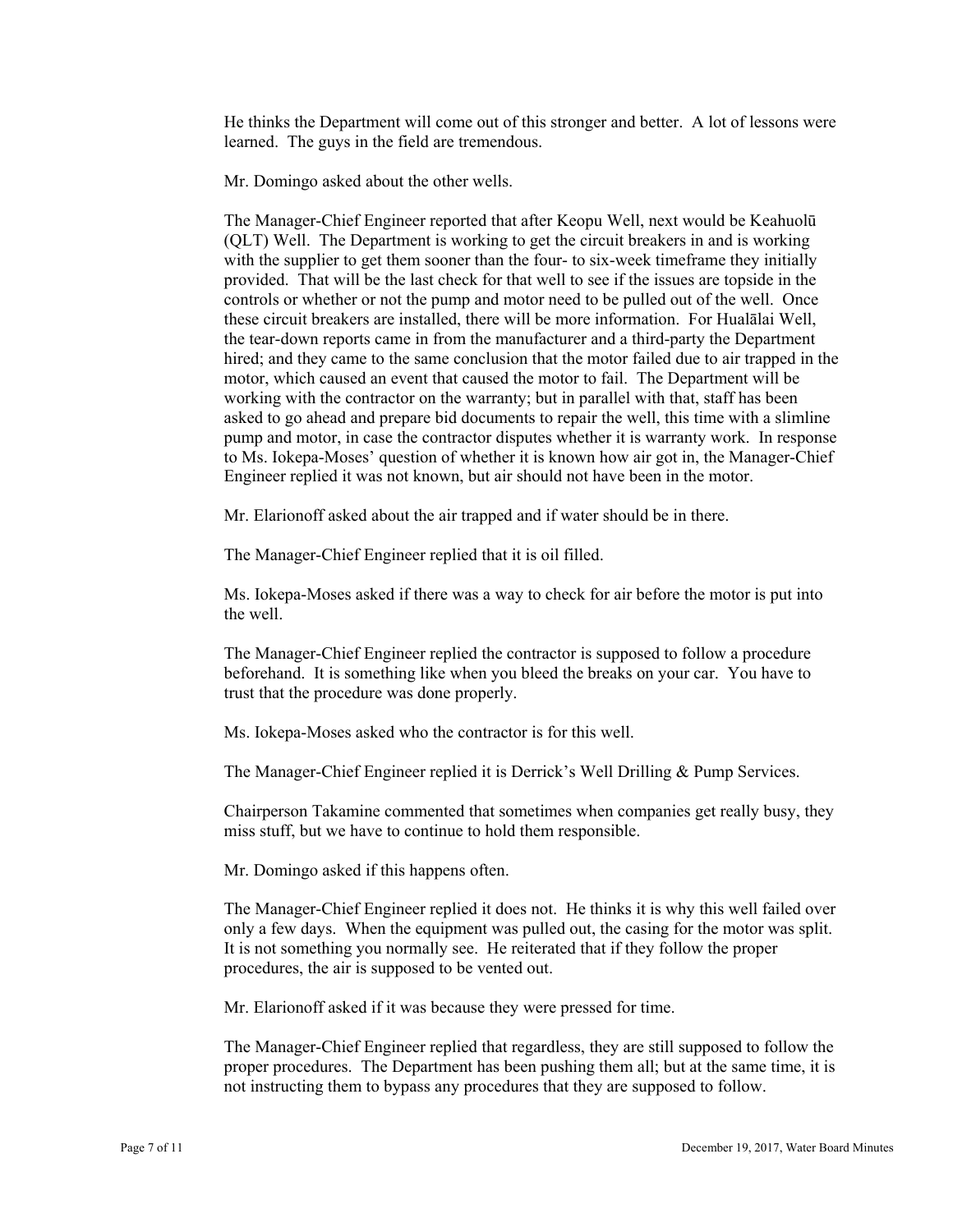Basically, they cannot do that anyway because it will adversely impact them if something like this happens. He added that Honokōhau, Kalaoa, and Palani wells are running well.

 will find out next meeting. The Manager-Chief Engineer said he could contact him any Mr. Domingo noted that he gets calls from people who want updates; and he tells them he time if he wants an update sooner.

2. South Kona Water Quality press release – the Deputy reported on the water quality notice that was issued December 4, 2017. It was part of our routine monitoring, part of our Phase V rule tests of all of our sources once every three years and it just so happened that the two South Kona sources, Keei Wells A & B had a detect for Dalapon, which is an herbicide. Under State law, the DWS and Department of Health are required to put out notice to the public to inform them that it is a new contaminant, versus your baseline historical results of the well. The level is really small, trace levels. It is so small, the State lab had to categorize it as non-quantifiable, which puts it in the 1.0 to 2.5 parts per billion range. Since it is a regulated contaminant, there is a maximum contaminant level set by the EPA, which is at 200 parts per billion. The water safe to drink and meets all Federal and State requirements. Fortunately right now, the main two wells in the South Kona system are Keei D and Halekii wells which service that community. These two wells are more of a backup. They are exercised, but they are more of a standby backup in case anything happens with Haleki'i or Keei D.

The Manager-Chief Engineer added that Engineering and Lab staff did some further research and found it is an herbicide that used to be monitored by the State Department of Agriculture. It is one of those that requires a permit to apply that herbicide. They have not issued a license since 1992. This particular herbicide does not have a long duration where it sits in the system. Maybe somebody's storage leaked and a small amount got down there. The Department will conduct more frequent monitoring to ensure this is not a recurring detection. Based on what was established so far, there is a high confidence level that this it is not something that is going to show up a lot. However, per State law, once a contaminant is detected for the very first time, even in a miniscule level, the public has to be informed.

Mr. Elarionoff asked if there is any way of checking who may have used or stored the herbicide.

The Manager-Chief Engineer replied that because records are so old, he did not know if they have record of who purchased that 25 years ago. The Deputy added that is why, going forward, the plan is to increase monitoring. The rule is to test once every three years, but the Department wants to make sure it is not a recurring issue and are working with the State lab and our contracted laboratory to come up with a schedule for more frequent monitoring.

Mr. Elarionoff asked what the cost factor is.

The Deputy replied it would be staff's time and lab costs are in the \$100.00 to \$150.00 range per sample, but they are testing for other things at the same time.

3. Hawaiian Ocean View Well Update – the Deputy reported that the spare is at Beylik Drilling's Kona baseyard. The refurbished pump that was sent to California is now on Oahu; and arrangements are being made to air freight it, if possible, or by ship. Centrilift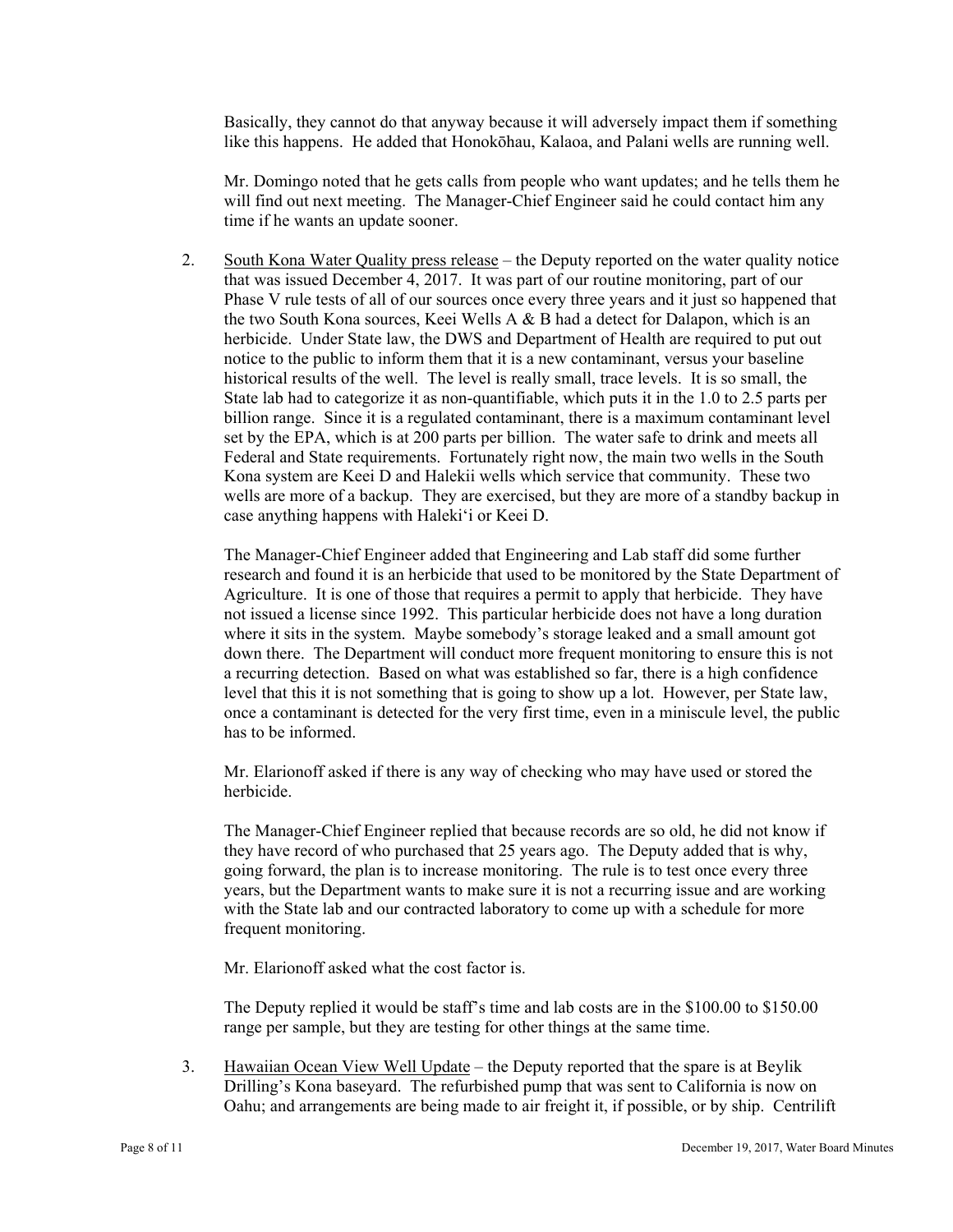is planning to send a technician, and the contractor is coordinating their arrival with the arrival of the equipment. They anticipate having the well back on in the first week of 2018. He provided information related to Mr. Elarionoff's question last month about cost estimates. The Department continues to haul water from the Nā'ālehu system over to the HOVE tank. On average, the Department is paying to have about 26,000 to 27,000 gallons a day trucked to the tank. The average cost is \$1,500.00 a day. Depending on peak times, some days might be eight or nine loads at 5,000 gallons per load, and some days about six loads. The tank is 300,000 gallons.

4. Retirees of the Department of Water Supply – retiring at the end of this year are, from Operations Division, Mr. Milton Masaoka, Water Meter Mechanic, who has been with the Department since 2000. He was not in attendance at this meeting. Present today and retiring from Waimea District are Mr. Leonard Midallia, Lead Pipefitter, who started with the Department in 1995; and Mr. Norris Gonsalves, Pipefitter, who started with the Department in 2000. In 2007, Mr. Gonsalves won the County Employee of the Year for his work helping the farmers after the 2006 earthquake. From the Engineering Division's Water Quality Branch, Ms. Bellia Rivera-Poy, Water Microbiologist II, is retiring. She started with the Department in 2013. She had a lot of years with the State and brought that expertise to this Department.

### D. **MANAGER-CHIEF ENGINEER'S EVALUATION FOR CALENDAR YEAR 2017:**

Chairperson Takamine entertained a Motion to move to the next item and enter Executive Session on Manager-Chief Engineer's evaluation. (see next item)

# E. **EXECUTIVE SESSION: MANAGER-CHIEF ENGINEER'S EVALUATION FOR CALENDAR YEAR 2017:**

ACTION: Mr. Arikawa moved that the Board convene an executive meeting to consider the evaluations of the Manager for its annual performance review, as authorized by Hawai'i County Charter Section 7-4.6(d) and Hawai'i Revised Statutes ("HRS"), Sections 92-4 and 92-5(a)(2). The Board wishes to have its attorney present, in order to consult with the board's attorney on its questions and issues pertaining to the board's powers, duties, privileges, immunities, and liabilities pursuant to HRS Section  $92-5(a)(4)$ . A two-thirds vote of the members present, pursuant to HRS Section 92-4, is necessary to hold an executive meeting, provided that the affirmative vote constitutes a majority of the board. Motion seconded by Ms. Iokepa-Moses and carried unanimously by voice vote.

(Executive session began at 10:58 a.m. and ended at 11:18 a.m.)

 effective date for salary increases for the Manager-Chief Engineer and Deputy. He asked if Chairperson Takamine went back to Item 7(D) Manager-Chief Engineer's Evaluation for Calendar year 2017. This is for discussion/action on Manager-Chief Engineer's evaluation and anyone wished to make a Motion.

 Manager-Chief Engineer; seconded by Mr. Balog and carried unanimously by voice vote. ACTION: Ms. Iokepa-Moses moved to defer this to next month for the purpose of gathering the proper documentation in order to properly evaluate a potential salary increase for the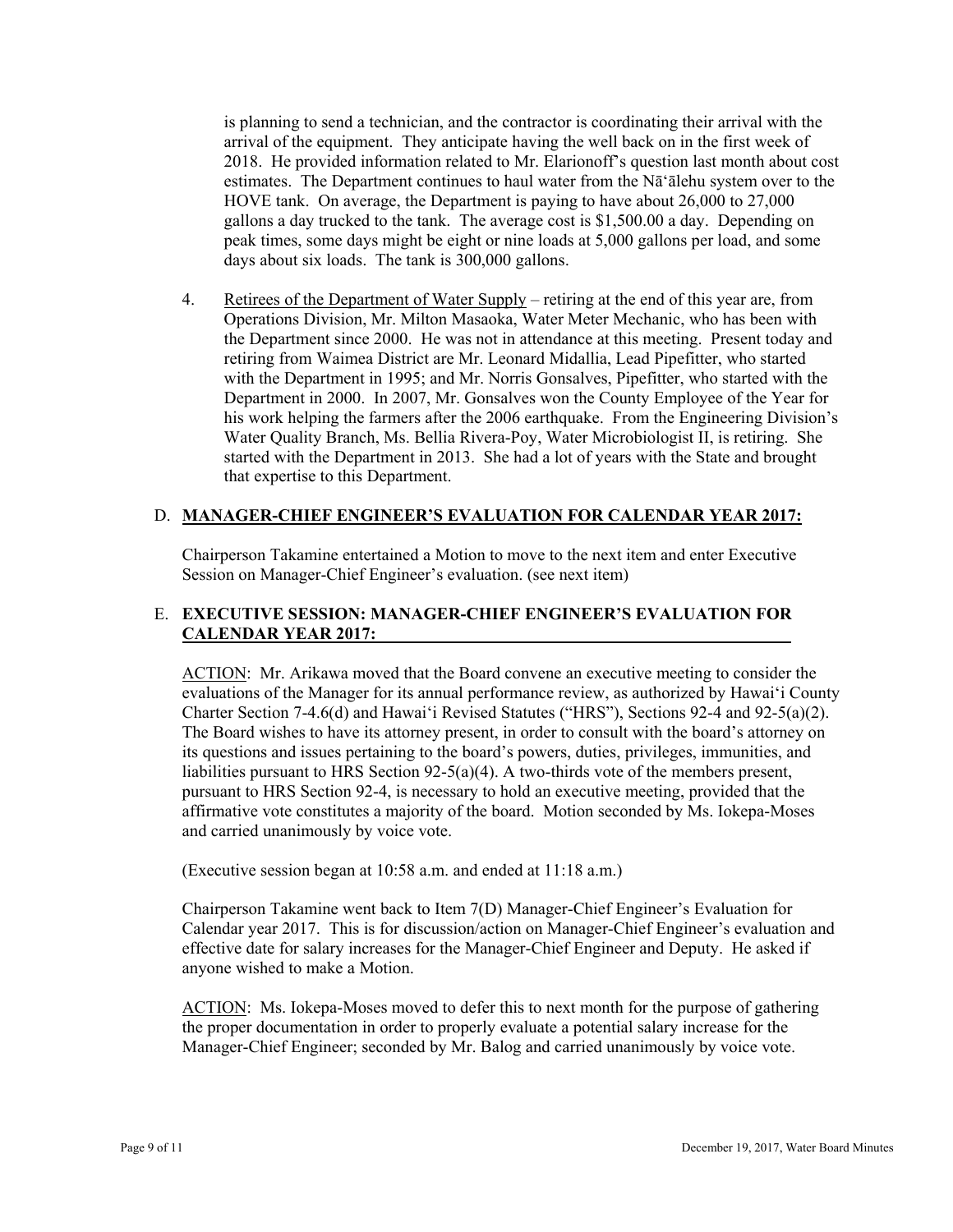# F. **ELECTION OF CHAIRPERSON AND VICE-CHAIRPERSON FOR 2018:**

Chairperson Takamine opened the floor for nominations for Chairperson for 2018.

MOTION: Mr. Arikawa moved to nominate Mr. Craig Takamine to continue as Chairperson; seconded by Ms. Iokepa-Moses.

Chairperson asked if there were any other nominations. There were none.

Ms. Iokepa-Moses stated that the continuity of having Mr. Takamine as Chair would help the Board, if he would be willing to stay on as Chair, especially with new Board Members coming in.

ACTION: Mr. Arikawa moved to close nominations for Chairperson; seconded by Ms. Iokepa-Moses and carried unanimously by voice vote.

Chairperson Takamine opened the floor for nominations for Vice-Chairperson for 2018.

MOTION: Mr. Elarionoff moved to nominate Mr. Eric Scicchitano for Vice-Chairperson; seconded by Ms. Iokepa-Moses.

MOTION: Mr. Scicchitano moved to nominate Mr. William Boswell, Jr., for Vice-Chairperson; seconded by Mr. Arikawa.

When asked if the Board can proceed with the vote with Mr. Boswell not being present, Ms. Yeh recommended that this be deferred until the nominee can be present.

ACTION TO DEFER: Ms. Iokepa-Moses moved to defer the vote for Vice-Chairperson until next meeting; seconded by Mr. Arikawa and carried by 6 Ayes (Ms. Iokepa-Moses, Messrs. Arikawa, Balog, Domingo, Scicchitano, and Takamine) 1 Nay (Mr. Elarionoff), and 2 Absent (Mr. Boswell and Ms. Wilson).

# G. **CHAIRPERSON'S REPORT:**

1. Chairperson Takamine thanked the Board for its support over the last year. It has been a very challenging year with a lot of unexpected events. He circled back to the amount of effort that leadership has put in, and also staff. There was mention earlier about the unsung heroes of the Department; and for him, that is the best thing about being able to serve on this Board is to get to meet those people and get a chance to recognize them because from what he sees, most of them do not want credit. They want to deflect it to leadership or someone else, and that is kind of the local style. We are fortunate to have such great employees working for the Department of Water Supply. From the Board's perspective, we know the Department is actively working hard to improve and is headed in the right direction. For the Board, they are focusing on giving the Department the right tools to make those improvements. From the Board's perspective, there is confidence that leadership will continue to excel in the future. He thanked Mr. Arikawa for serving as Vice-Chair this past year. He and Ms. Iokepa-Moses will be missed for all they bring to this Board. In the four years since he joined this Board, he has learned so much and gotten to meet people in the industry. He will continue to ask the Board Members to participate in conferences as they are great ways to learn about this industry. He hopes